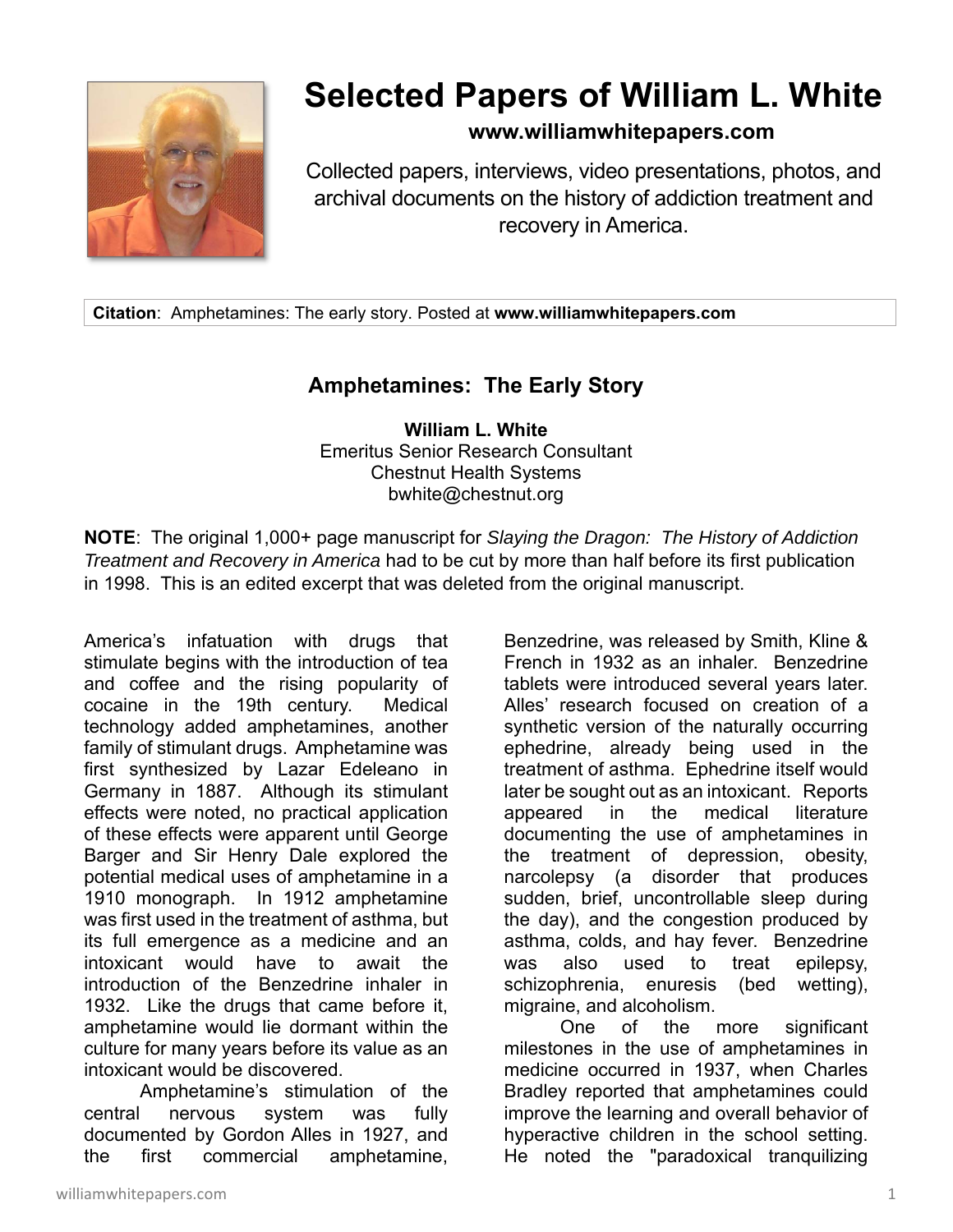effect" that the use of stimulants had on physically and emotionally aroused children. In the same year, other researchers noted that Benzedrine improved the test scores of behaviorally disturbed juvenile offenders. In drug therapy with children, the stimulant era had begun. Benzedrine was later replaced by other psychostimulants, including methylphenidate (Ritalin) and pemoline (Cylert) as pharmacological treatments of attention deficit disorder. The use of Ritalin to medicate children became so widespread among school children in the U.S. that some observers began to refer to the "three R's" as "reading, writing, and Ritalin."

The first report of use of amphetamine as an intoxicant came in 1936. In experiments at the University of Minnesota designed to test the effects of amphetamines, students participating in the experiments began to seek out the drug on their own. It hardly seemed probable that the drug could have any kind of addictive properties. After all, at the time it was being recommended in the treatment of a number of addictive disorders.

During the Second World War, amphetamine use was institutionalized in the military forces of Germany, Japan, England, and the United States. Methamphetamine, first synthesized in 1919, was used to increase the endurance of the German Panzer troops in World War II. (Leake, 1970). Many of the 1.5 million U.S. soldiers returning home in 1945 did so with knowledge of the effects of amphetamines. Another surge in military use was noted during the Korean War, in which soldiers injected a mixture of amphetamine and heroin called a "speedball." The use of amphetamines as an anti-fatigue agent continued in the military into the 1960s and 1970s.

Knowledge of amphetamine's effects might have been fairly widespread in the American culture of the 1940s, as evidenced by the popularity of the song, "Who Put the Benzedrine in Mrs. Murphy's Ovaltine?" (Grinspoon & Hedblom, 1975). Although most of the people targeted for amphetamine prescriptions were women and children, black market amphetamines

became popular among athletes, business executives, truck drivers, and students during the 1940s. Reports of amphetamine overdoses prompted the removal of the Benzedrine inhaler from the market in 1949. Some varieties of the stimulant-filled inhalers remained available without prescription into the 1960s. American drug companies also introduced new amphetamine-based drugs into the market during this period. Smith, Kline and French Laboratories introduced Dexedrine in 1945. Names such as Methedrine and Desoxyn also quietly entered American medicine, only to emerge later in the polydrug youth culture of the 1960s.

As the 1960s approached, amphetamines and related psychostimulants were being prescribed for weight control. The worst suppliers of amphetamines were the so-called "fat doctors." Calling themselves bariatricians, these doctors made a living selling amphetamines with the promise of their utility in losing weight. These doctors were responsible for addicting large numbers of women to amphetamines. They were also a primary source of the amphetamines that were diverted to the illicit drug culture in the 1960s (Finlator, 1973).

By the early 1960s, a large number of amphetamine products were available for medical use. The pharmaceutical companies also discovered that an amphetamine combined with a barbiturate resulted in fewer side effects than amphetamines used alone. Drug users also discovered that this combination produced a longer lasting sense of euphoria. This led to the introduction of new commercial drug preparations that combined amphetamines and barbiturates in the same pill.